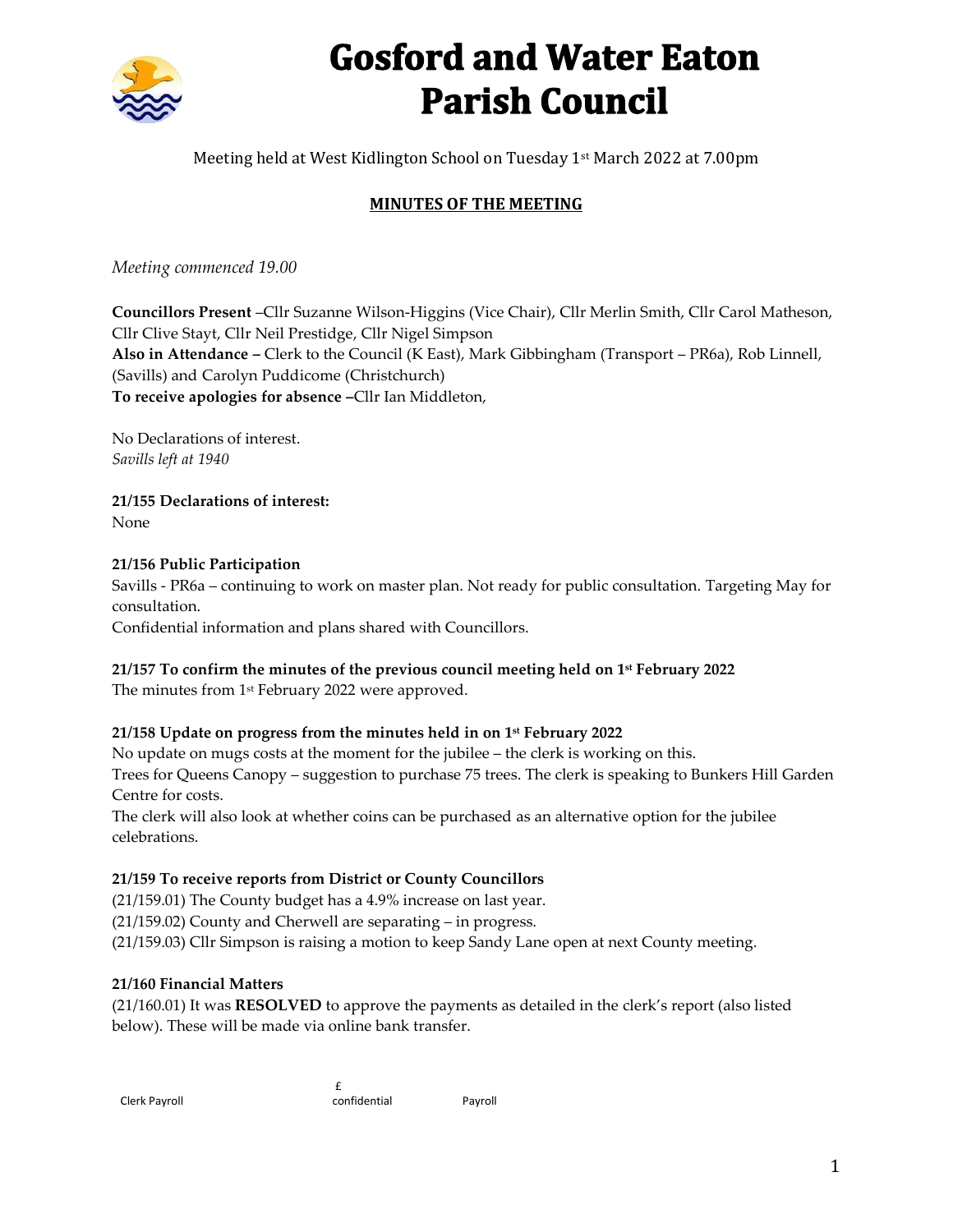

|                                    | £                      |                                                  |
|------------------------------------|------------------------|--------------------------------------------------|
| RFO payroll                        | confidential<br>£      | Payroll                                          |
| <b>HMRC PAYE</b>                   | 428.98                 | <b>HMRC PAYE</b>                                 |
| Oxfordshire County Council Pension | £                      |                                                  |
| Fund                               | 166.46<br>£            | Pensions                                         |
| OALC annual                        | 267.11<br>£            | annual membership                                |
| Playground supplies                | 60.00<br>£             | inspections feb 2022                             |
| clerks expenses Feb 2022           | 50.35<br>f             | clerk expenses, home office allowance, phone etc |
| West Kidlington Friends            | 77.00<br>£             | March meeting room expenses                      |
| Cherwell DC                        | 899.15<br>$\mathbf{f}$ | January SB management fee                        |
| Cherwell DC                        | 575.15<br>f            | February SB Management fee                       |
| Vision Ict                         | 161.26<br>£            | Web host support - annual                        |
| Vision Ict                         | 194.40                 | email hosting                                    |

£Confidential relates to payroll figures – these figures are shared with councillors.

(21/160.02) No grant requests at this meeting.

#### **21/161 Planning Applications**

(21/161.01) No objections to applications listed below: 22/00504/F – 74 Cromwell Way, rear single storey extension 22/00396/D – Gosford House – detached double garage

An application has gone in for the car dealership for 15 apartments where the car dealership is opposite the car wash. This is just outside our parish and is for info.

#### **21/162 Parish Matters**

(21/162/01) Merger – no update from CDC.

(21/162/02) OUFC – The parish met with County Council representatives in a confidential meeting. Consultation is on 15th March 2022.

(21/162.03) – Play areas inspection has taken place. We need to get Bramley Close replaced. Rockers at Cromwell Way need to be considered for replacement. Multi play unit needs to be considered for replacement.

 $(21/162.03)$  17<sup>th</sup> May – the clerk will book the hall at Edward Field hall from 6pm. (Andy Bateson CDC to be invited and OUFC depending on outcome of consultation).

(21/162.04) Tree meeting with John Fox was planned. Group (Cutteslowe) are looking at opportunities for tree planting in the area. Cllr Stayt met via zoom about the scheme. A tree report will be put together. University are funding this – no cost to council.

(21.162.05) Cllr Stayt attended the eco group meeting at Kidlington. The idea is to bring people together and plan what can be done.

#### **21/163 Reports**